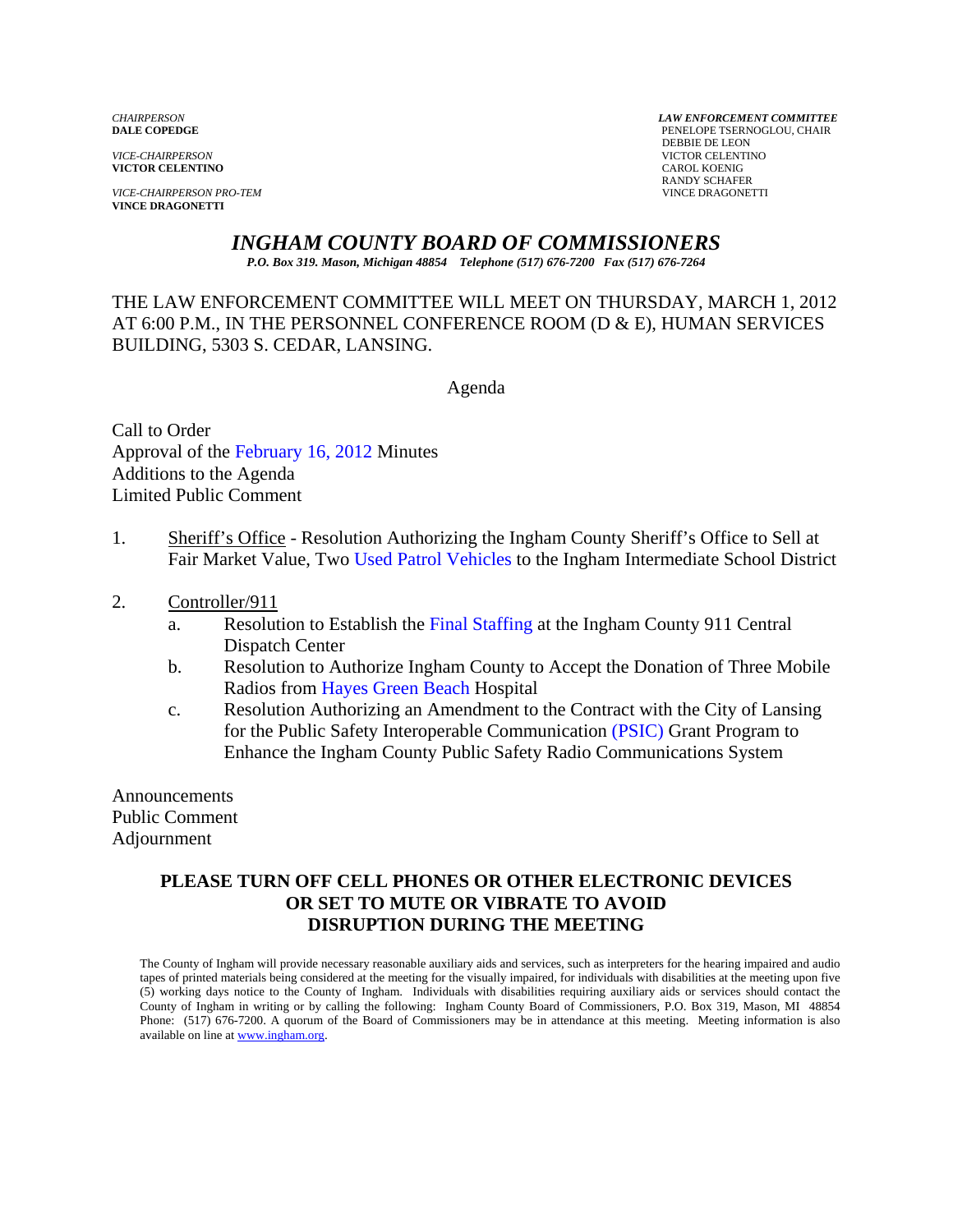### LAW ENFORCEMENT COMMITTEE February 16, 2012 **Minutes**

<span id="page-1-0"></span>

| <b>Members Present:</b> | Penelope Tsernoglou, Debbie De Leon, Victor Celentino, Carol Koenig, |
|-------------------------|----------------------------------------------------------------------|
|                         | Randy Schafer, and Vince Dragonetti, and Board Chairperson Copedge   |
|                         |                                                                      |

Members Absent: None

Others Present: John Neilsen, Tom Shewchuk, Bruce Gaukel, Lance Langdon, and others.

The meeting was called to order by Chairperson Tsernoglou at 6:01 p.m. in the Personnel Conference Room "D & E" of the Human Services Building, 5303 S. Cedar Street, Lansing.

### Approval of the January 12, 2012 Minutes

The January 12, 2012 Minutes were approved as amended, and as follows:

Item 1d,  $3^{rd}$  paragraph,  $3^{rd}$  sentence delete "parameter and", as follows: He explained a plan of action will need to be in place when patrolling in the city of Lansing combined with staffing levels taken into consideration.

Item 1d,  $4<sup>th</sup>$  paragraph and after the last sentence add: "**Comm. Schafer said the townships believed that is where their tax dollars were going and they were entitled to basic police service.**"

### Additions to the Agenda

- 1. Substitute Resolution Authorizing a Maintenance Contract Between Ingham County Sheriff's Office and L3 Communications for the Sheriffs Office Digital In Car Camera System
- 3a. Substitute Appendix 5; Resolution Adopting a Tentative Ingham County 911 Service Plan
- 4. Late VisionAIR Discussion, City of Lansing and the Law Enforcement Information Network (LEIN)

The Committee noted they prefer changes to be in "bold" for the identification of the substitute. Mr. Neilsen explained the changes.

Limited Public Comment None.

# MOVED BY COMM. SCHAFER, SUPPORTED BY COMM. CELENTINO, TO APPROVE A CONSENT AGENDA FOR THE FOLLOWING ITEMS: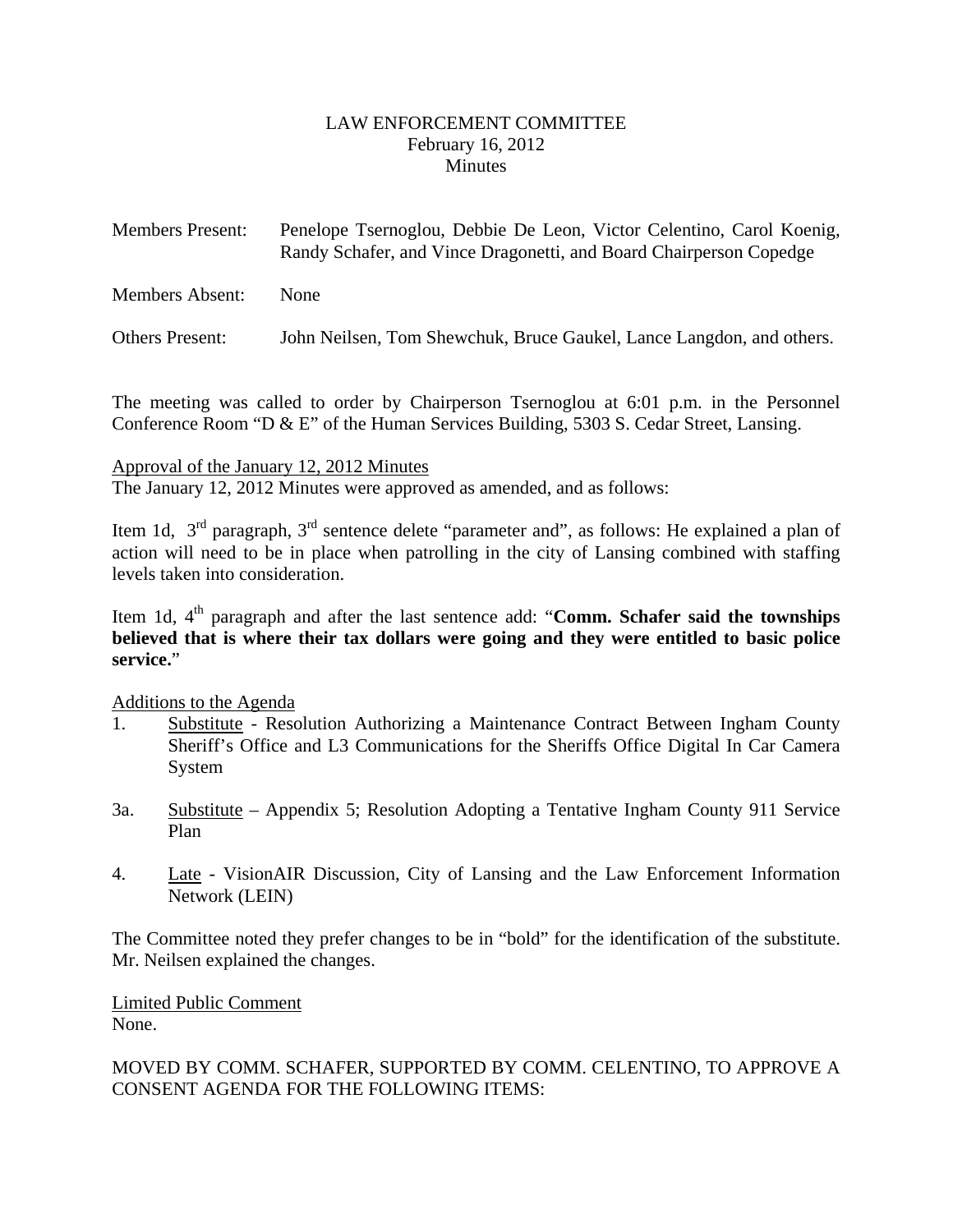- 1. Sheriff's Office Resolution Authorizing A Maintenance Contract Between Ingham County Sheriff's Office And L3 Communications For The Sheriffs Office Digital In Car Camera System.
- 2. Ingham County Homeland Security Office Resolution to Enter into a Contract with the City of Lansing and to Accept the FY 2010 Homeland Security Grant Program Funds for the Regional Planner Grant
- 3. Controller/911
	- b. Resolution to Approve Entering into a 12-Month Agreement with Arialink for the Purchase of a Backup Network Circuit for the New 911 Phone System

### MOTION CARRIED UNANIMOUSLY.

MOVED BY COMM. SCHAFER, SUPPORTED BY COMM. CELENTINO, TO APPROVE THE ITEMS ON THE CONSENT AGENDA.

### MOTION CARRIED UNANIMOUSLY.

- 3. Controller/911
	- a. Resolution Adopting a Tentative Ingham County 911 Service Plan

MOVED BY COMM. CELENTINO, SUPPORTED BY COMM. DRAGONETTI, TO APPROVE THE RESOLUTION ADOPTING A TENTATIVE INGHAM COUNTY 911 SERVICE PLAN.

Comm. Dragonetti asked for clarification of Item V. Managerial Considerations, 2) 911 Board.

Mr. Neilsen explained the Board of Commissioners in the past appointed a 911 Advisory Board further providing a brief history. The 911 Advisory Board does not have the legal authority to hire or fire employees or create policy. Mr. Neilsen anticipates the new 911 Advisory Board will have new by-laws and less responsibility than that of the current 911 Advisory Board.

Comm. Schafer discussed the history of the first responders and reasons for the 911 Advisory Board. The Committee discussed dispatching, response time and efficiency to the out-County, as well as, the millage.

Comm. Dragonetti asked who will appoint the new 911 Advisory Board. Mr. Neilsen stated the plan is to bring a new resolution dissolving the current 911 Advisory Board and appointing a new 911 Advisory Board with their responsibilities scaled down. Essentially, the Board of Commissioners will appoint the slots for new 911 Advisory Board, for example a police chief or their designee. Mr. Neilsen stated the process will become clearer when the resolution is before the Commissioners and ultimately it is the decision of the Board of Commissioners who will be part of the 911 Advisory Board.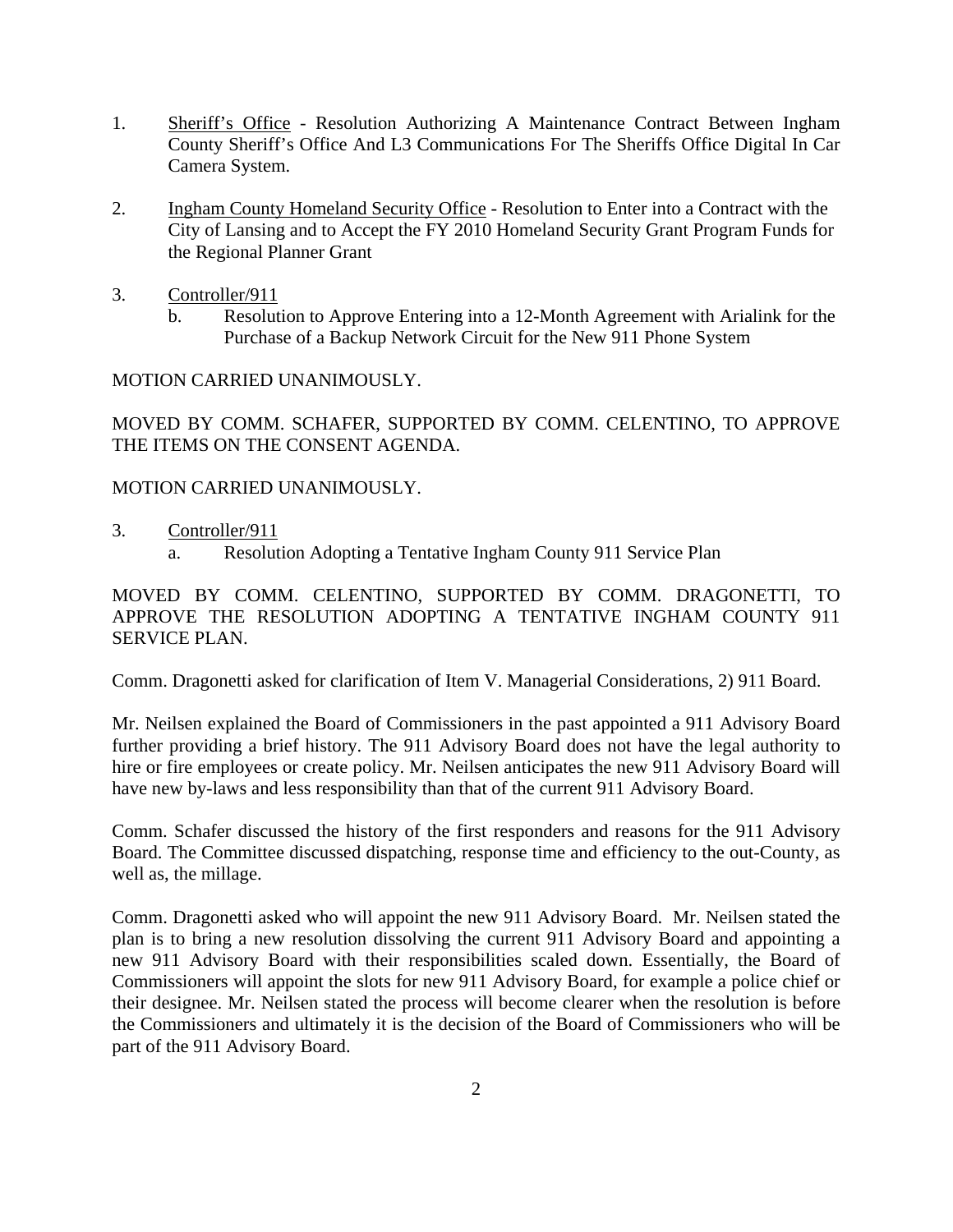Mr. Neilsen referenced Appendix 5; Resolution Adopting a Tentative Ingham County 911 Service Plan stating it was added as the substitute for this agenda item and in the past this list was limited in numbers.

Mr. Neilsen explained once the resolution is adopted the County Clerk will forward a copy along with a copy of the Tentative Plan to each Community in the Ingham County Service District. Those units of government who are in acceptance of the plan are not required to respond. However, they may opt-out of the service by notifying the County and creating their own Public Safety Answering Point with their own funds. Mr. Neilsen noted that it may be necessary for the City of Lansing and East Lansing to sign a notice of exclusion.

Mr. Neilsen stated the adoption of the final service plan will be on June 12, 2012 and there will be a public hearing during a regular Board Meeting to be in compliance with the State of Michigan.

Comm. Schafer asked if there are back up agreements with Clinton, Eaton, and Livingston Counties. Mr. Neilsen stated there are agreements in place; however, they have their own service districts. Comm. Schafer asked if the suppliers are located in all four counties. Mr. Neilsen stated everyone provides service in the service district and it is a constantly changing document.

(Comm. Dragonetti left at 6:25 p.m.)

Comm. Celentino suggested identifying Ingham County when necessary in the Resolutions. The Committee asked that the word "County" when referring to Ingham County be identified as such, and giving the examples of; I. Introduction the second paragraph and III. Technical Considerations 1) Service District  $1<sup>st</sup>$  paragraph, and as follows:

### **I. INTRODUCTION**

 This Plan implements a Service District covering the entire geographic boundaries of Ingham the County and those portions of the City of Lansing and the City of East Lansing extending into Clinton and Eaton Counties by addressing the following:

#### **III. TECHNICAL CONSIDERATIONS**

#### 1) **Service District**.

 The Service District created by this Service Plan shall include the entire geographic boundary of Ingham the County and those portions of the City of Lansing and the City of East Lansing extending into Clinton and Eaton Counties.

MOTION CARRIED UNANIMOUSLY. Absent: Comm. Dragonetti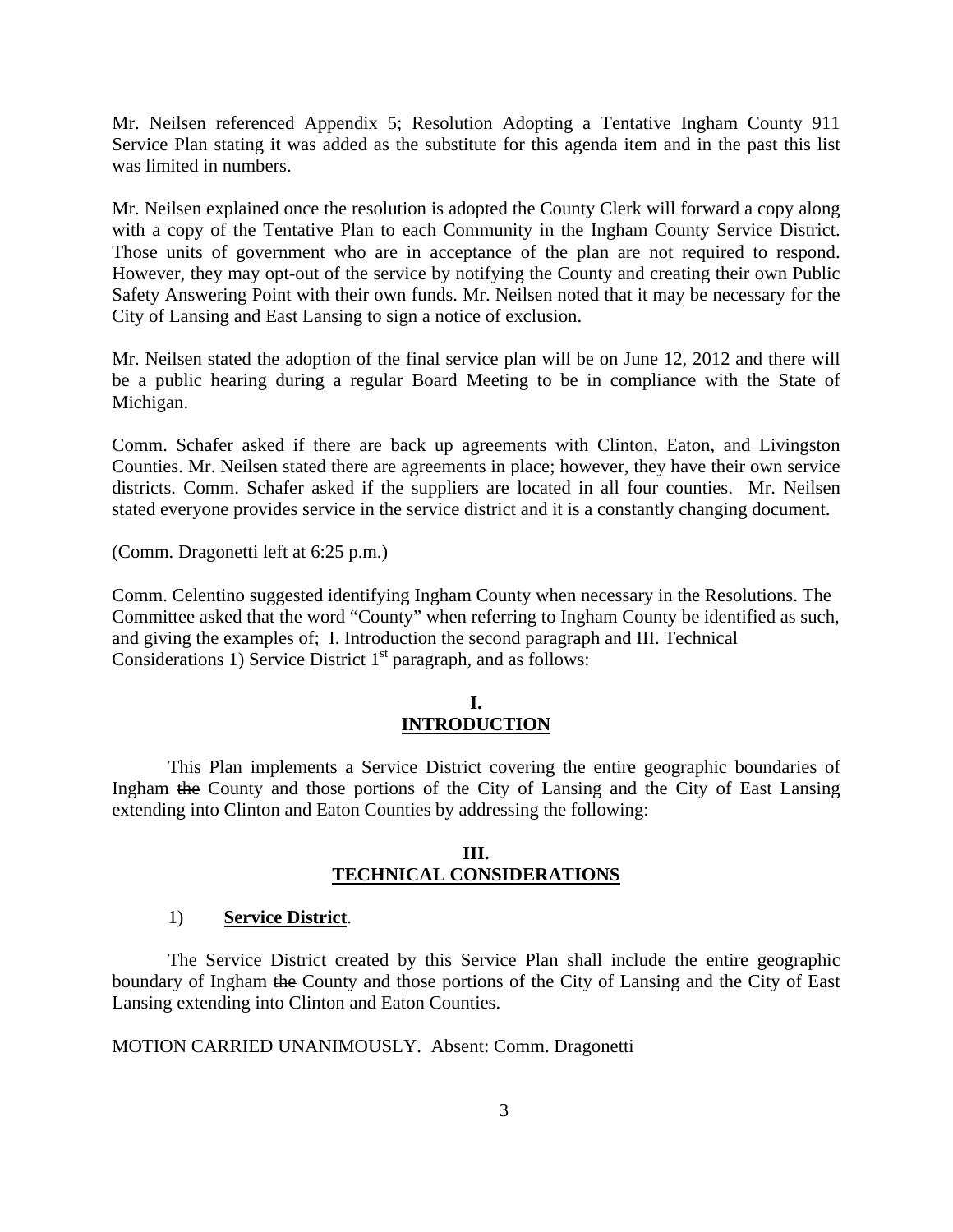c. 2012 Millage Renewals, Juvenile Justice Millage and 911 Millage

Mr. Neilsen stated this item is just to start the conversation and not to approve anything. He explained there are two special millages that need to be updated; Juvenile Justice Millage and the 911 Millage. He asked which election ballot the Commissioners would like this placed on August and/or November.

Mr. Neilsen noted he attached the past resolutions for the Commissioners to review. He expressed his concern there was confusion on the ballot language for the Emergency Telephone Service (911 Service) Millage Renewal and Restoration Question. He suggested consideration of taking out the paragraph discussing the DDA's and Brownfield Redevelopment Finance Authorities.

(Comm. Dragonetti returned at 6:32 p.m.)

The Committee asked Mr. Neilsen to look into removing the wording in the Emergency Telephone Service (911 Service) Millage Renewal and Restoration Questions regarding the DDA's and Brownfield's because it is confusing to the voters, in addition to, consulting with the County Attorney to make sure it is acceptable to remove the language.

*"(If approved and levied in full, this millage will raise an estimated \$6,790,381 for the countywide 911 Emergency Telephone and Dispatch System in the first calendar year of the levy based on taxable value. If approved and levied, a portion of the millage may be distributed to the Cities of Lansing and East Lansing for 911 operations in the Ingham County 911 Service Plan. In accordance with State law, a portion of the millage may also be disbursed to the Downtown Development Authorities of the Cities of Leslie, Mason, Williamston, and the Townships of Delhi, Ingham, Lansing, Leroy, Meridian, and Vevay; the Tax Increment Finance Authorities of the Cities of East Lansing, Lansing, and Williamston; the Local Development Finance Authorities of the Cities of Leslie and Mason; and the Brownfield Redevelopment Authorities of the County of Ingham, the Cities of East Lansing and Lansing, and the Townships of Delhi and Ingham.)"*

Mr. Neilsen agreed to look into removing the language.

d. Ingham County 911 Center Project Update (*No Material*)

Mr. Neilsen wanted to publically thank Mr. Langdon, Mr. Gaukel and Mr. Shewchuk for their work on the 911 Center.

Mr. Neilsen stated the construction is on schedule; however, there may be a delay due to the new phone system. The delay is not official and expects if there is a delay it would be approximately one month.

Mr. Neilsen explained that if there is a delay the Lansing and East Lansing contracts would need to be extended and prorated, in addition to, changing the effective date of employee integration. He expressed his concern that there is adequate time for training.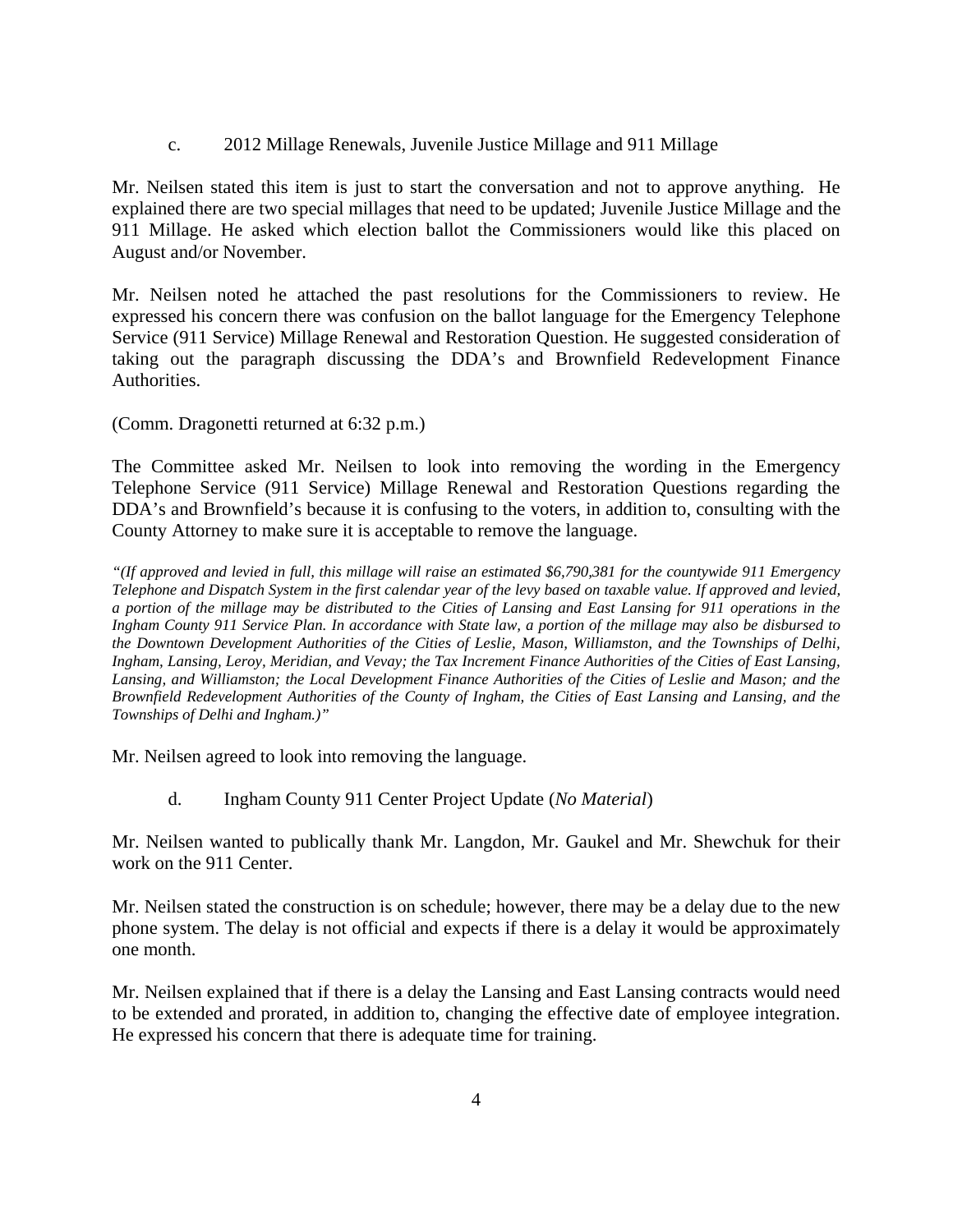Mr. Shewchuk explained the phone system is a collaborative effort between Ingham County and three other counties. Further explaining once complete will be cost effective and will provide communication between the counties during an outage or disaster. He explained the concept and implementation of the multi-county connections, fiber optics, and complications. Comm. De Leon asked if the other counties were needed to complete the project. Mr. Neilsen explained the service benefits of the other counties and Mr. Shewchuk explained the cost benefit.

Chairperson Tsernoglou asked if the connections are now in place. Mr. Shewchuk stated the County is waiting on vendors to bring the communication lines to the building and noted the microwave connection needs to point to the Board of Water and Light. Weather has been a factor. Mr. Shewchuk stated he was comfortable with the schedule noting everything is ordered and everyone knows when it needs to be installed.

Comm. De Leon expressed her concern of delays reflecting on the issues with the radios and experience of the ongoing 911 process. Mr. Neilsen stated that the biggest delay in the project was signing of the Legacy Agreements and construction has been on schedule.

Mr. Neilsen stated an official name is needed for the 911 Center.

(Comm. De Leon left at 6:47 p.m.)

Comm. Schafer stated that the staff has his highest respect for the complex work performed on the 911 Center project.

Mr. Neilsen stated the Commissioners will begin to see resolutions establishing budgets and positions.

Mr. Neilsen informed the Committee he was contacted by a reporter from the Lansing State Journal and there will soon be an article about the 911 Center.

4. VisionAIR Discussion, City of Lansing and the Law Enforcement Information Network (LEIN).

Comm. Celentino stated that the Board Chairperson would like an update regarding VisionAIR specifically the officers' ability to access LEIN. Mr. Neilsen stated this was a discussion at the 911 Advisory Committee and Mr. Gaukel is present to respond.

Mr. Gaukel stated that he and Chief Szymanski consulted with the chief radio technician who installs mobile devises in the cars. They understand LEIN access has been a drawn out part of this process but not because of lack of effort. He stated they have submitted a plan to re-route the LEIN traffic. Lansing informed them it would be 20 weeks for approval to make changes. Mr. Gaukel stated that they had not asked for anything new or to increase the load on the system. He explained the process of the computers in the County that route LEIN data into the State. The intent of the Vision Cad system was to move all the mobile data and all the CAD queries to the Ingham County computer and run through that server. The request was simply asking to move all queries made through the Lansing Server to the Ingham County Server by just changing the paths. Again, this was estimated to be a 20 week approval process for LEIN switches which need to take place in order to get the LEIN function in those cars.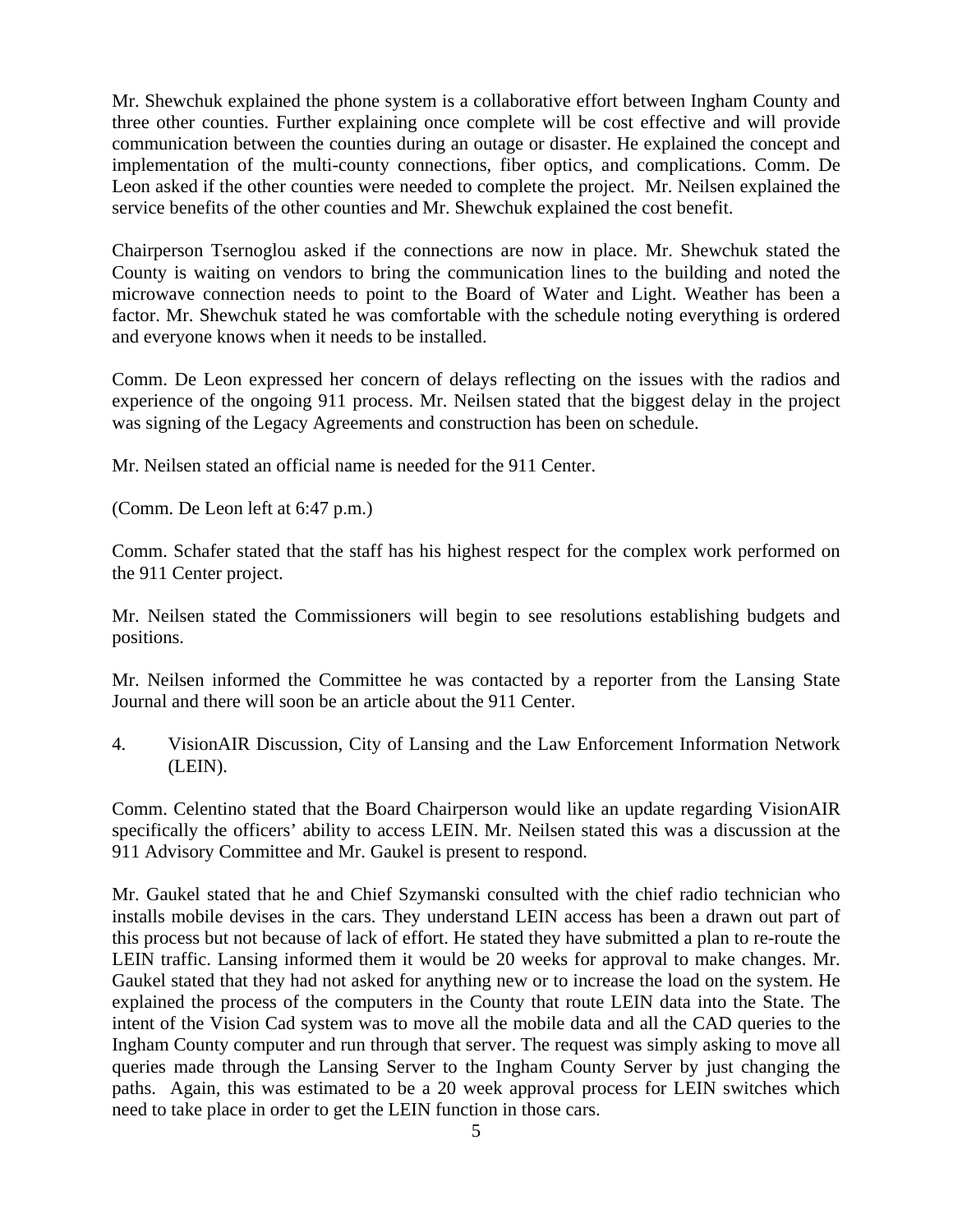Mr. Langdon stated it had been approved a week or so ago. Comm. Koenig asked if this was requested 20 weeks ago. Mr. Langdon stated it was requested the beginning of September 2011. Comm. Tsernoglou asked for clarification that it has been approved. Mr. Langdon stated yes; however, now it is necessary to get the vendor involved, there are a few more steps that need to be taken. Comm. Tsernoglou asked if there are still issues. Mr. Langdon explained the approved communication plan for the consolidated 911 Center, in addition to, the consolidated jail will need to run through that path.

Comm. Celentino asked how the officers are accessing LEIN. Mr. Langdon explained they are using the Talon product and not VisionAIR. Comm. Koenig asked if that is more awkward for them to use. Mr. Langdon answered yes. Mr. Gaukel explained historically the officers were able to query LEIN via the phone system or portable radios and that has not changed, plus the Talon product was used before VisionAIR mobile was available in the vehicle. In summary, they have the same access today as they have had for years and years before moving to Vision Mobile. What they don't have is the LEIN connection within, but, in no way are the officers hindered to make decisions.

Comm. Koenig asked what the best thing about the 911 Center is. Mr. Gaukel and Mr. Langdon agreed that it is having the two centers in one (state of the art) building, the ability to process the first call to the end and efficiency.

MOVED BY COMM. SCHAFER, SUPPORTED BY COMM. CELENTINO, TO SUSPEND THE BOARD RULES TO ALLOW COMM. DRAGONETTI TO VOTE ON AGENDA ITEM 3a.

### MOTION CARRIED UNANIMOUSLY.

Comm. Dragonetti voted yes to approve Agenda Item 3a.

Mr. Shewchuk noted the County and Law Enforcement Agencies will be integrated Countywide, as well as, being connected to three other counties plus there is the ability to integrate additional counties into the 911 center.

Announcements None.

Public Comment None.

The meeting adjourned at approximately 7:02 p.m.

Respectfully submitted,

Julie Buckmaster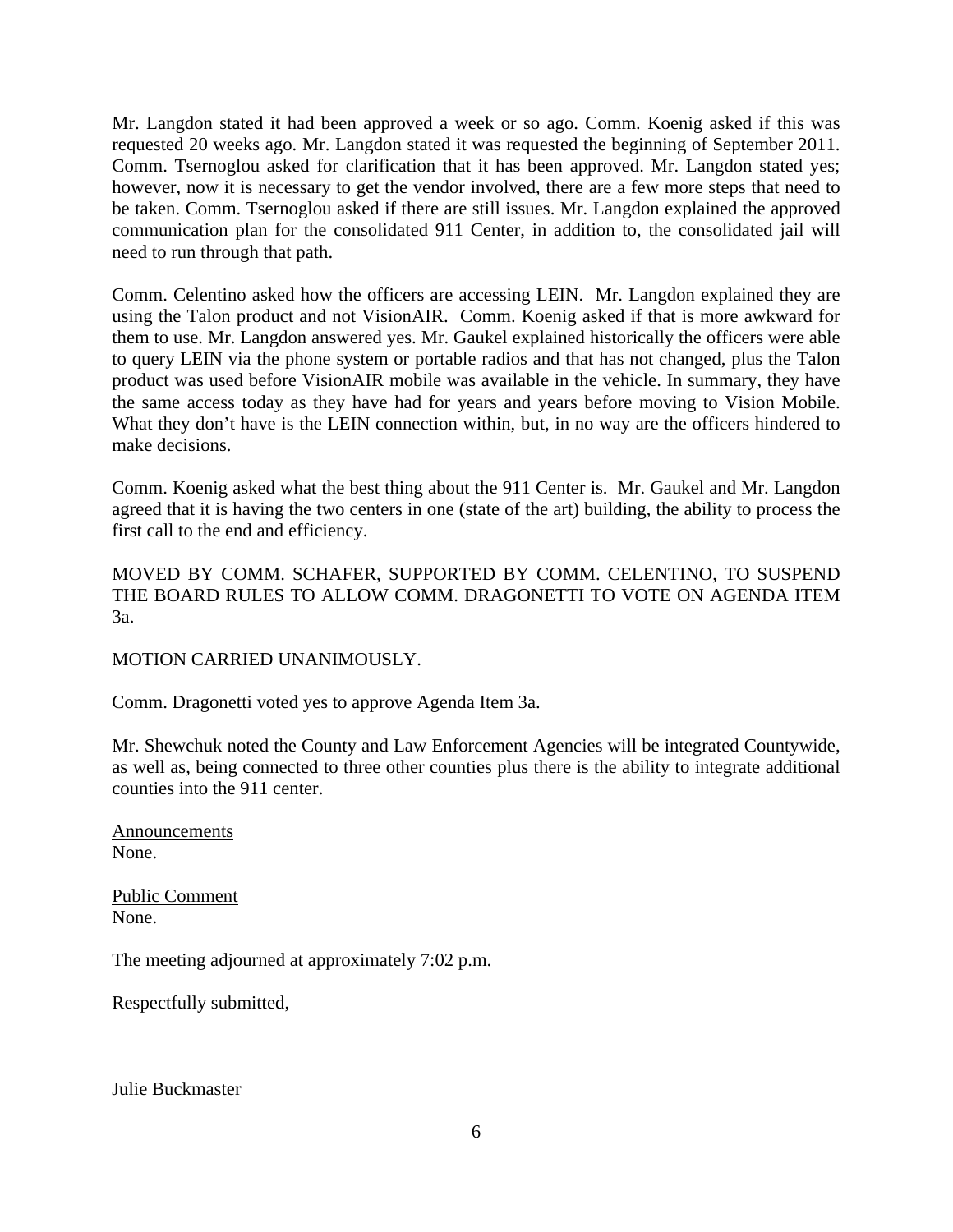# **MARCH 1, 2012 LAW ENFORCEMENT AGENDA STAFF REVIEW SUMMARY**

# **RESOLUTION ACTION ITEMS:**

# **The Deputy Controller is recommending approval of the following resolutions:**

*1. Sheriff's Office - Resolution Authorizing the Ingham County Sheriff's Office to Sell at Fair Market Value, Two Used Patrol Vehicles to the Ingham Intermediate School District* 

This resolution will authorize the Ingham County Sheriff's Office to sell at fair market value two used Ingham County Patrol Vehicles to the Ingham Intermediate School District's Law Enforcement Program Normally these vehicles are sold through a County auction process. (See attached memo for details.)

*2. Controller/911 a. Resolution to Establish the Final Staffing at the Ingham County 911 Central Dispatch Center* 

This resolution will authorize a Final Staffing level of sixty five and one half FTE's to begin operations at the new 911 Center. (See attached memo for details.)

*b. Resolution to Authorize Ingham County to Accept the Donation of Three Mobile Radios from Hayes Green Beach Hospital* 

This resolution will authorize the acceptance of three M-7100 UHF EDACS Trunking Radios, remote mount with cables to be placed in the Ingham County Public Safety Radio Communications System spare radio inventory. The donations are from Hayes Green Beach Hospital in Charlotte, MI. (See attached memo for details.)

*c. Resolution Authorizing an Amendment to the Contract with the City of Lansing for the Public Safety Interoperable Communication (PSIC) Grant Program to Enhance the Ingham County Public Safety Radio Communications System* 

This resolution will authorize amending the contract with the City of Lansing for the Public Safety Interoperability Communication (PSIC) Grant Program for a new total project cost of \$106,250 of which \$ 85,000 is grant funds and \$21,250 is local match the project for the purchase and installation of one additional narrow band radio and to reprogram all of the radios of the Public Safety Wireless Voice Communication System for the time period of January 1, 2007 to June 30, 2012.

The total in new project costs is \$60,500 requiring a 20% match (\$12,100) from 911 funds for the PSIC Grant funds in the amount \$48,400.

| 1 Narrow band radio          | \$2,500  |
|------------------------------|----------|
| Reprogramming of 2000 radios | \$58,000 |
| <b>Total new Costs</b>       | \$60,500 |

(See attached memo for details.)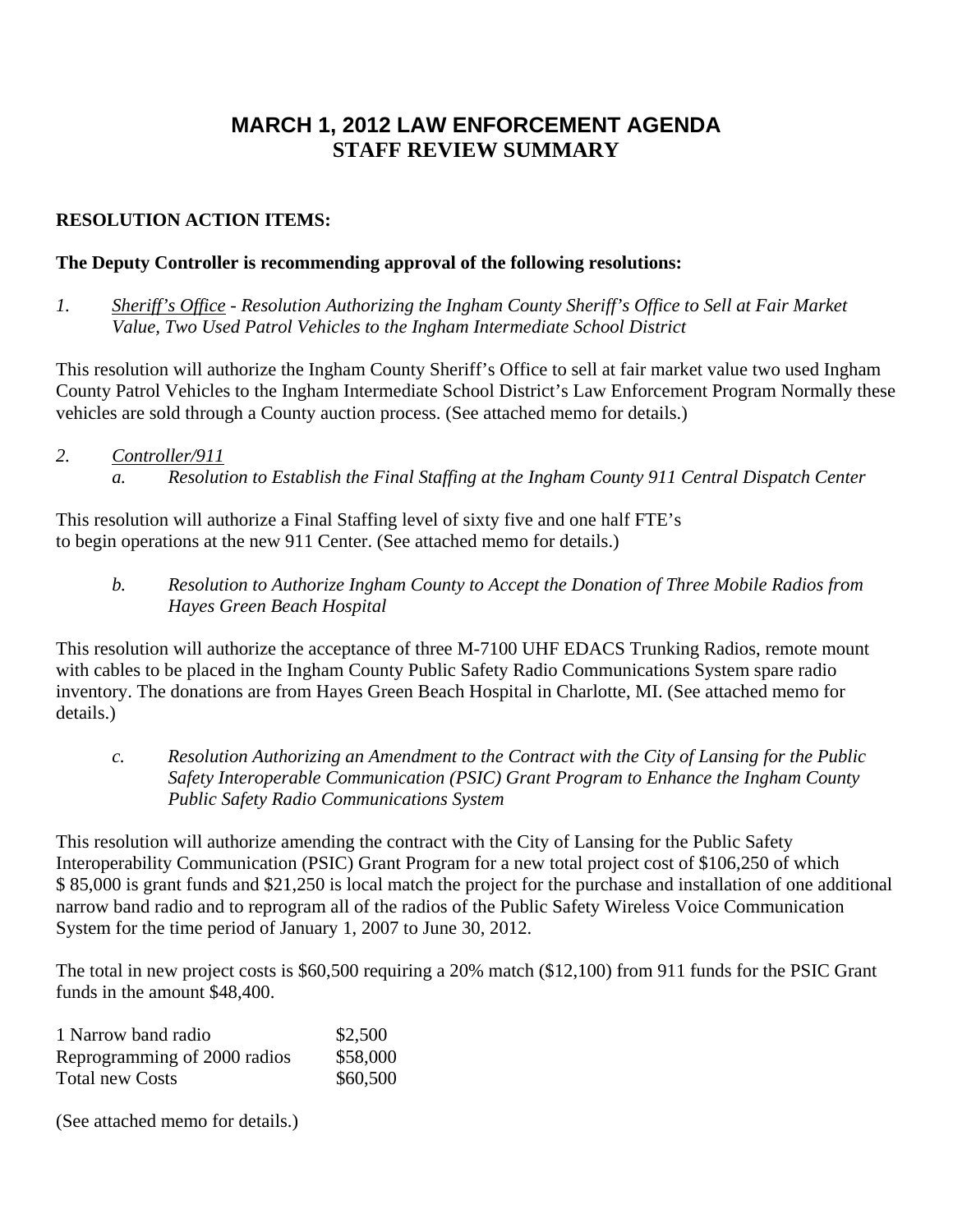# **Agenda Item 1**

# **M E M O R A N D U M**

<span id="page-8-0"></span>**TO:** Law Enforcement Committee Finance Committee

**FROM:** Major Joel Maatman

- **DATE:** February 13, 2012
- **RE:** Selling used Patrol Vehicles to IISD

This resolution requests permission sell two used patrol vehicles at fair market value to the Ingham Intermediate School District for their Law Enforcement Program.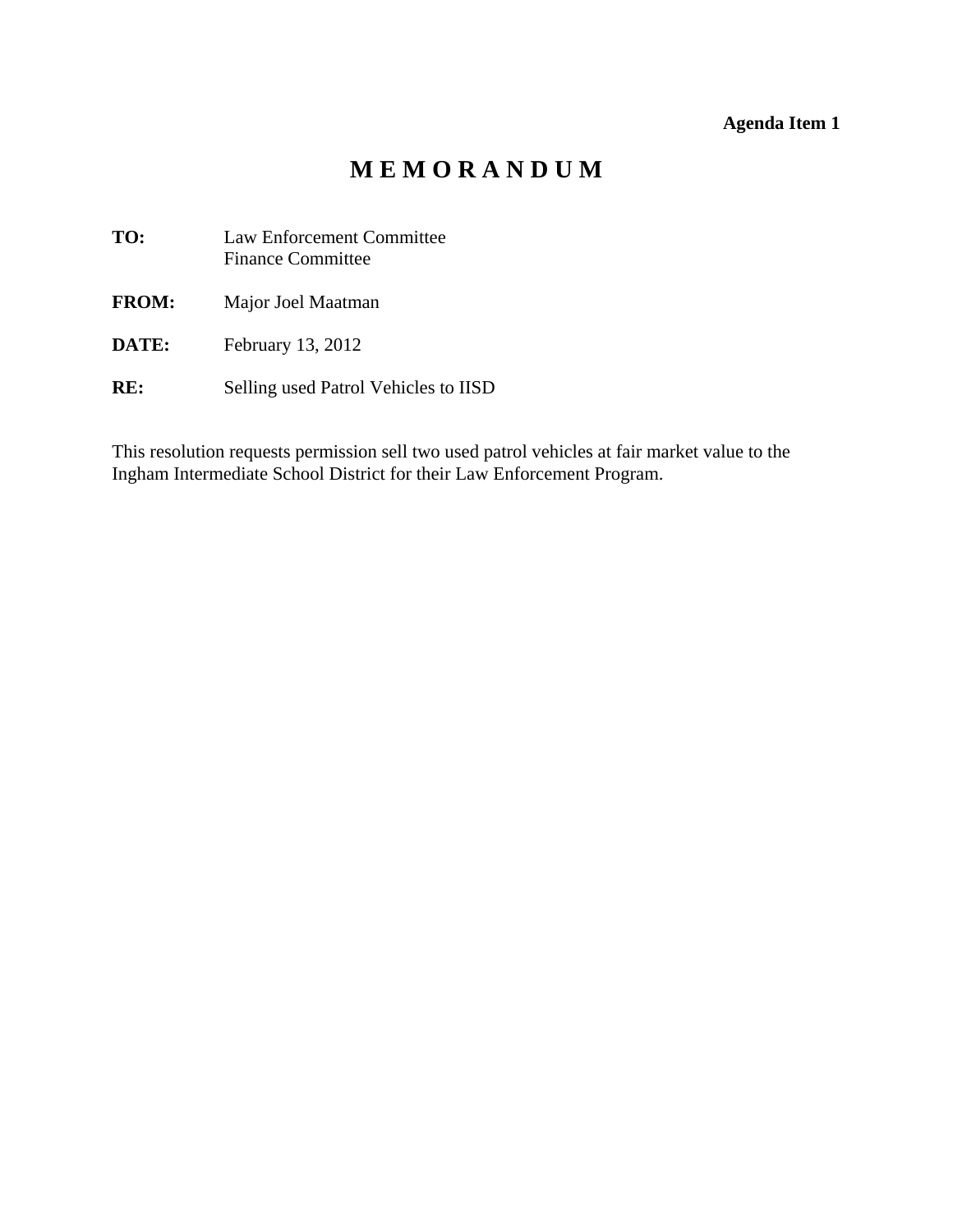# INGHAM COUNTY BOARD OF COMMISSIONERS

# **RESOLUTION AUTHORIZING THE INGHAM COUNTY SHERIFF'S OFFICE TO SELL AT FAIR MARKET VALUE, TWO USED PATROL VEHICLES TO THE INGHAM INTERMEDIATE SCHOOL DISTRICT**

WHEREAS, the Ingham County Sheriff's Office participates in many formal and informal training of our county youths; and

WHEREAS, the Ingham Intermediate School District, has requested from Ingham County to sell them two used patrol vehicles at fair market value for their Law Enforcement Program; and

WHEREAS, the Ingham Intermediate School District's Law Enforcement Program serves the need for High School Students from throughout the county's school districts, who wish to enter the law enforcement profession; and

WHEREAS, the Ingham Intermediate School District's Law Enforcement Director, Tim Nixon, is a 28 year veteran police officer and certified MCOLES (Michigan Commission on Law Enforcement Standards); and

WHEREAS, the two vehicles pending sale to the Ingham Intermediate School District will be vehicles that are taken out of service for auction; and

WHEREAS, the two vehicles the Ingham Intermediate School District's Law Enforcement Program buys will be used for their training program only and on Ingham Intermediate School District's property; and

WHEREAS, the two vehicles the Ingham Intermediate School District's Law Enforcement Program buys will be identified as an Ingham Intermediate School District's Law Enforcement program.

THEREFORE BE IT RESOLVED, that the Ingham County Board of Commissioners hereby authorizes the Ingham County Sheriff's Office to sell at fair market value two used Ingham County Patrol Vehicles.

BE IT FURTHER RESOLVED, that the Chairperson of the Ingham County Board of Commissioner, the County Clerk, and the Sheriff are authorized to sign any necessary contract documents consistent with this resolution and approved as to form by the County Attorney.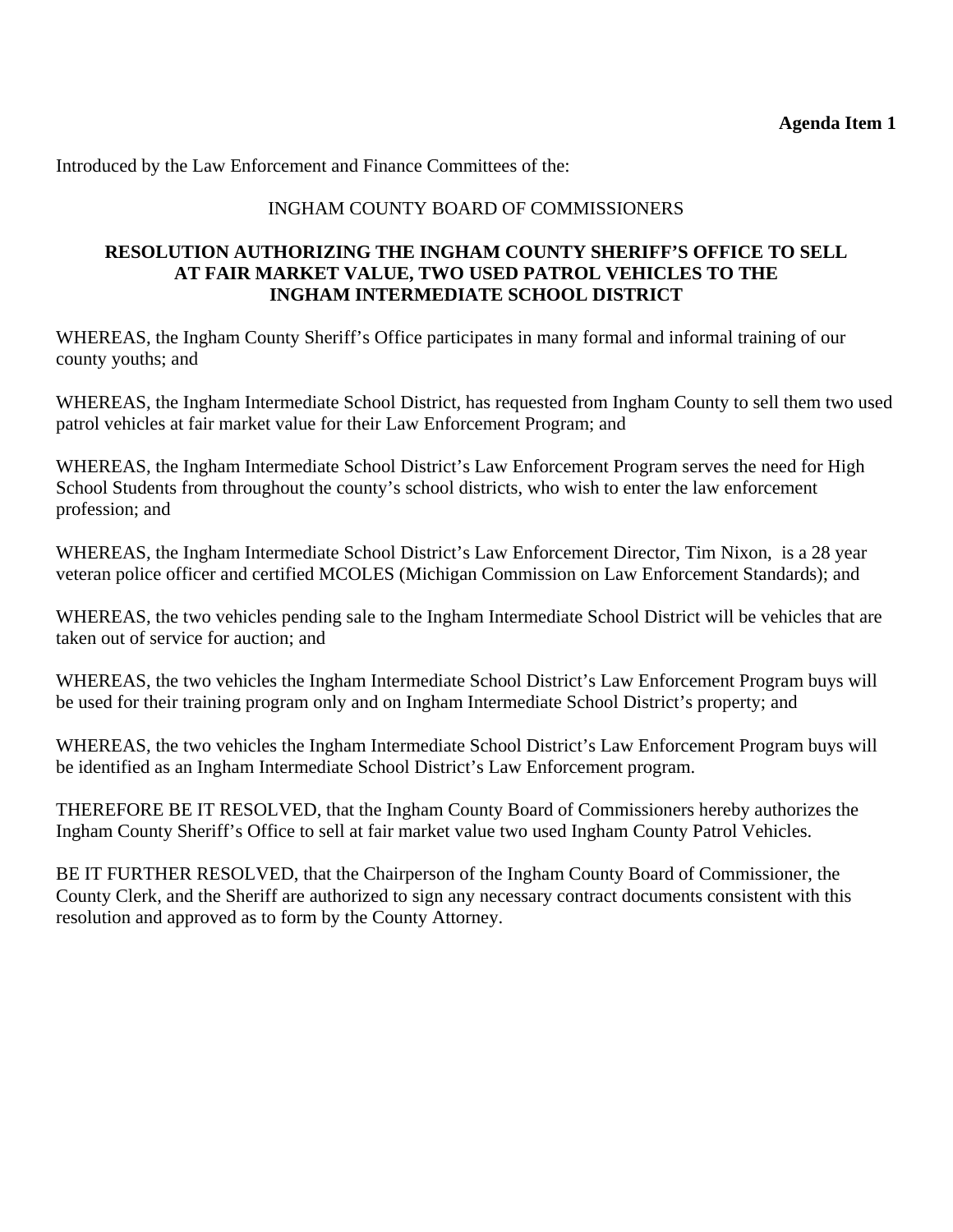<span id="page-10-0"></span>DATE: February 27, 2012

TO: Law Enforcement Committee County Services Committee Finance Committee

FROM: John Neilsen, Deputy Controller

RE: Resolution to Establish the Final Staffing at the Ingham County 911 Central Dispatch Center

Commissioners:

As you are aware, the Board of Commissioners previously authorized the Building Authority to proceed with the Ingham County Consolidated 911 Dispatch Center Project as well as Legacy Agreements with our partners the Cities of Lansing and East Lansing.

The current Construction Schedule has established an effective date of integration of April 17, 2012 to begin operations at the new 911 Central Dispatch Center. Although that date may change, that is our current planning date for opening the Center.

As part of the planning process for this consolidation, conducted by the 911 Steering Committee, its Sub Committees, and Ingham County Human Resources Department we have established job descriptions, salary and grade levels for the new positions, and a proposed Final Staffing Plan.

To date two positions have already been established at the Ingham County 911 Central Dispatch Center including the Ingham County 911 Central Dispatch Director and the System Administrator .5 FTE).

The Final Staffing Plan differs from the original Steering Committee plan in that the new Director is proposing a reduction of one temporary Supervisor for the first four years and six permanent Supervisors to just six permanent Supervisors.

Therefore, the Controller's Office and 911 Director are recommending that the Board of Commissioners approve this Resolution and authorize the establishment of the final Staffing level of sixty five and one half FTE's at the Ingham County 911 Central Dispatch Center.

An initial Budget will be presented at a later date prior to the opening of the Facility.

Finally, the Provisions of Resolution #08-056 with respect to the current 911 Centers employees will be followed:

- Express the parties intent that the current two 911 Centers' employees would not be placed in any worse position regarding wages.
- Express the parties' intent that the current two 911 Centers employees' benefit package be held harmless unless otherwise negotiated through collective bargaining.

Please contact us if you have any questions.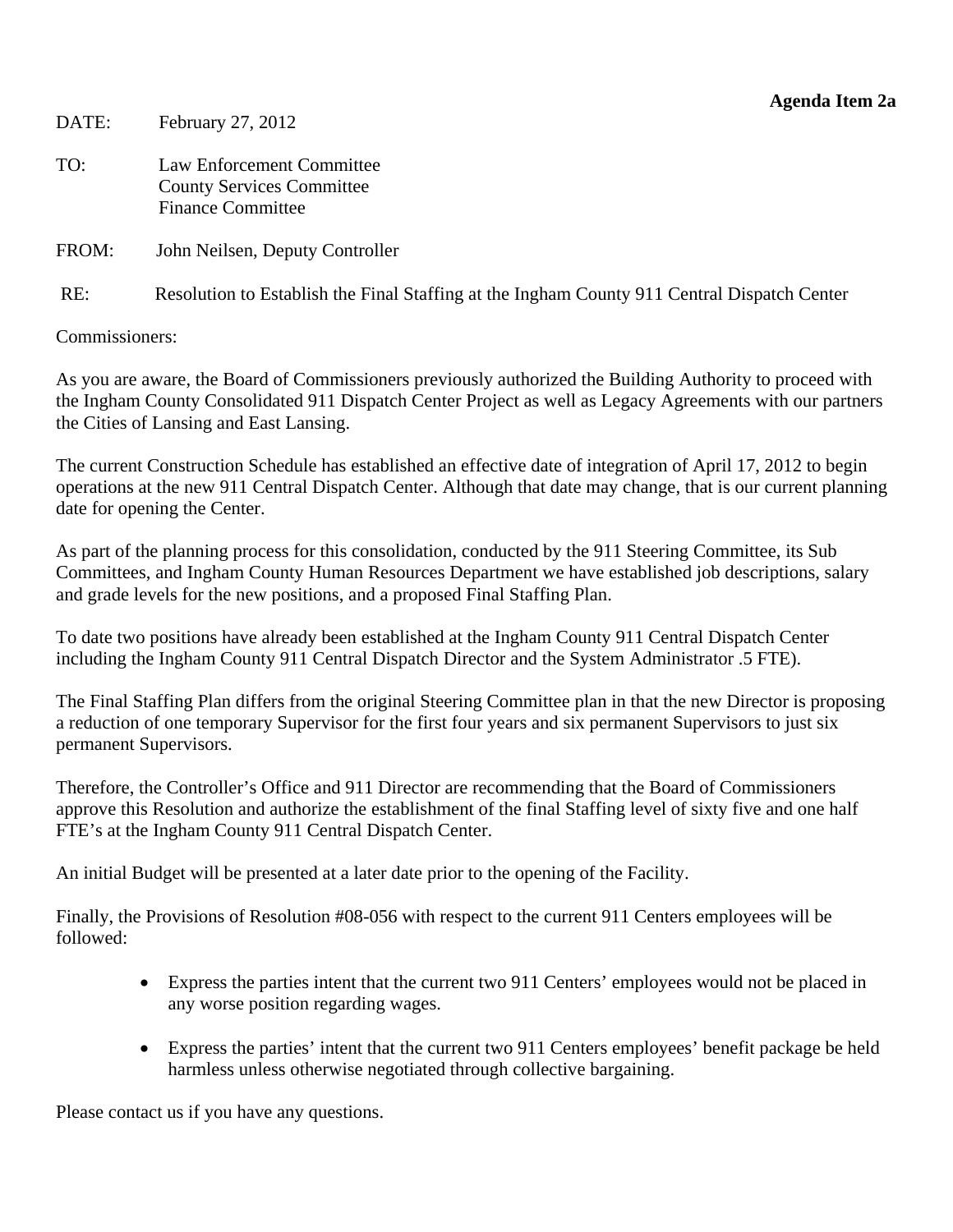Introduced by the Law Enforcement, County Services and Finance Committees of the:

# INGHAM COUNTY BOARD OF COMMISSIONERS

# **RESOLUTION TO ESTABLISH THE FINAL STAFFING AT THE INGHAM COUNTY 911 CENTRAL DISPATCH CENTER**

WHEREAS, that the Ingham County Board of Commissioners have approved the recommendation of the Ingham County Building Authority and authorized the Ingham County Consolidated 911 Central Dispatch Center Project to proceed with a revised project design and budget; and

WHEREAS, the current Construction Schedule has established a effective date of integration of April 17, 2012 to begin operations at the new 911 Central Dispatch Center; and

WHEREAS, there is currently two positions already established at the Ingham County 911 Central Dispatch Center including the Ingham County 911 Central Dispatch Director and the System Administrator .5 FTE; and

WHEREAS, the Ingham County 911 Central Dispatch Director is recommending a Final Staffing level of sixty five and one half FTE's.

THEREFORE BE IT RESOLVED, that the Board of Commissioners hereby establishes the following positions for Ingham County 911 Central Dispatch Center at the following Salary and Grade Levels:

One Assistant Director MCF 11 (\$ 63,641 - \$87,739, Salary range) One Administrative Assistant MCF 5 (\$38,710 - \$46,467, Salary range)

BE IT FURTHER RESOLVED, that the following positions are also established with the Salary Range and Grade Levels to be determined by the Human Resources Department, the provisions of Resolution #08- 056 and the collective bargaining process:

Six Supervisors Fifty-Six Telecommunicators

BE IT FURTHER RESOLVED, that the Position Allocation List is hereby amended to include the above positions for the Ingham County 911 Central Dispatch Center.

BE IT FURTHER RESOLVED, that the hiring freeze and hiring delay are hereby waived for any of these positions at the 911 Center and any vacancies may be posted immediately.

BE IT FURTHER RESOLVED, that the positions will start the effective date of Integration.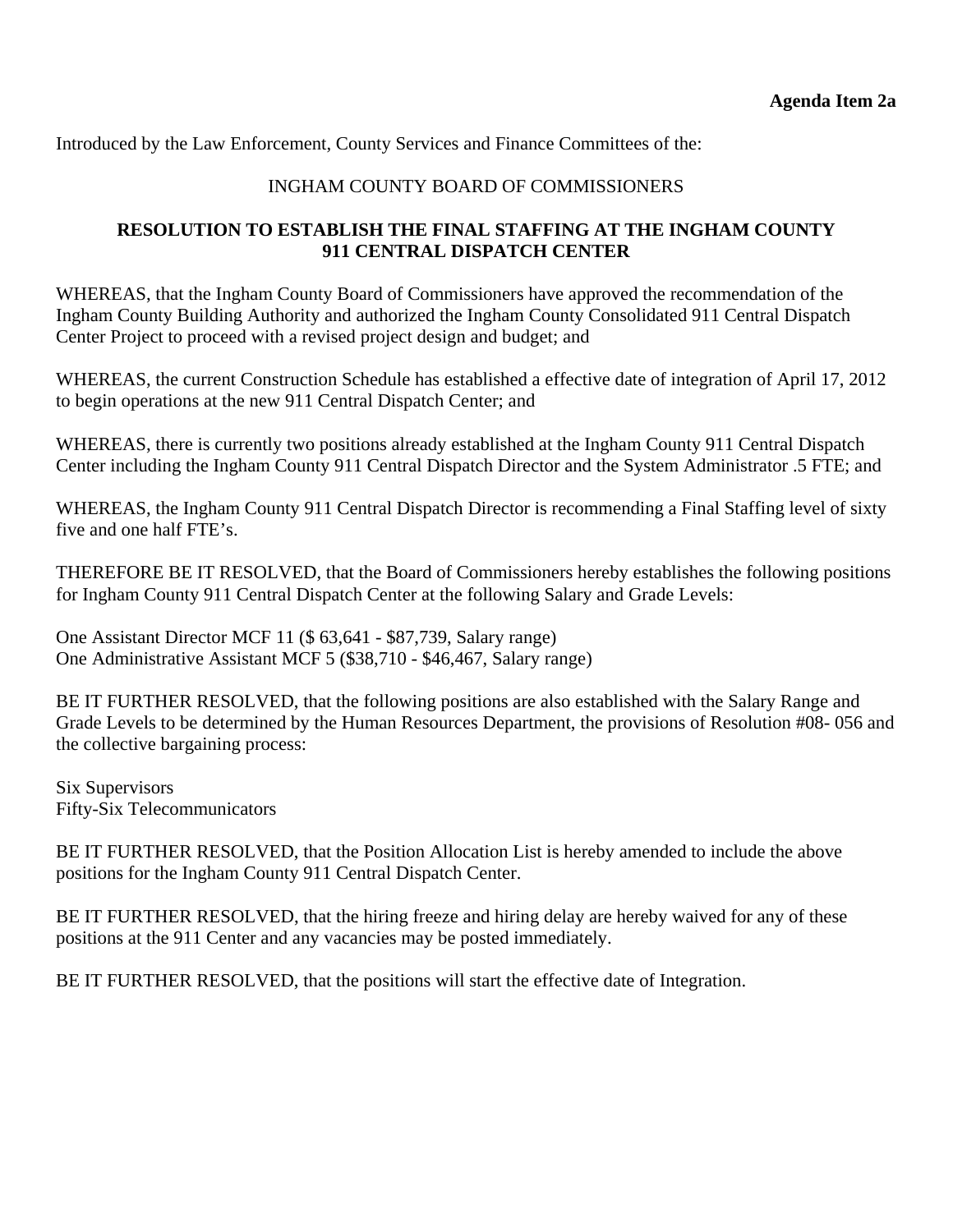### INGHAM COUNTY BOARD OF COMMISSIONERS

# **RESOLUTION OF INTENT TO ENTER INTO A CONDITIONAL AGREEMENT WITH THE CITIES OF EAST LANSING AND LANSING FOR THE PURPOSES OF CREATING AN INGHAM COUNTY CONSOLIDATED 911 CENTER**

### **RESOLUTION #08-056**

WHEREAS, the Ingham County Board of Commissioners authorized a contract with Plante & Moran to evaluate the potential of combining the two 911 Dispatch Centers into one Consolidated 911 Dispatch Center operated by the County of Ingham; and

WHEREAS, representatives from the Cities of East Lansing and Lansing and Ingham County have worked with Plante & Moran as a Steering Committee to provide information and guide this study; and

WHEREAS, Plante & Moran presented their report at the July 13, 2006 Law Enforcement Meeting, with participation of the Board of Commissioners, representatives of the Cities of Lansing and East Lansing, and the public safety community; and

WHEREAS, the Plante & Moran Study concluded that merging the operations of the East Lansing and Lansing Dispatch Centers is an attractive option for the County in order to create a state of the art Consolidated Dispatch Center with new facilities and technology, at a lower cost than operating the current separate 911 Centers; and

WHEREAS, the Cities of East Lansing and Lansing have reviewed the Plante & Moran Study conclusions that Ingham County should develop an action plan to pursue the goal of a consolidated 911 Center and are supportive of moving forward to develop an Action Plan for the creation of a Consolidated Ingham County 911 Center; and

WHEREAS, the Ingham County 911 Steering Committee is expected to work with the 911 Advisory Committee, representatives of the Cities of East Lansing and Lansing, the Police Departments of East Lansing and Lansing, the Directors of the Lansing 911 Public Safety Answering Point (PSAP) and East Lansing 911 Public Safety Answering Point (PSAP), and all public safety agencies in Ingham County in developing this action plan; and

WHEREAS, the Ingham County Board of Commissioners recommends that the proposed action plan and proposed subsequent agreements contain the following general terms and conditions:

(a) The City of Lansing and East Lansing allow the use of the current City operated 911 Centers at no cost to Ingham County, during a transitional phase of 911 operations, until a new 911 Center is identified and secured for use, transfer to Ingham County all personal property necessary for 911 Center operations and maintenance, and transfer responsibility for the operation and maintenance of 911 Center Operations to Ingham County.

(b) The following principles are restated as to the structure of the Ingham 911 Consolidated Center: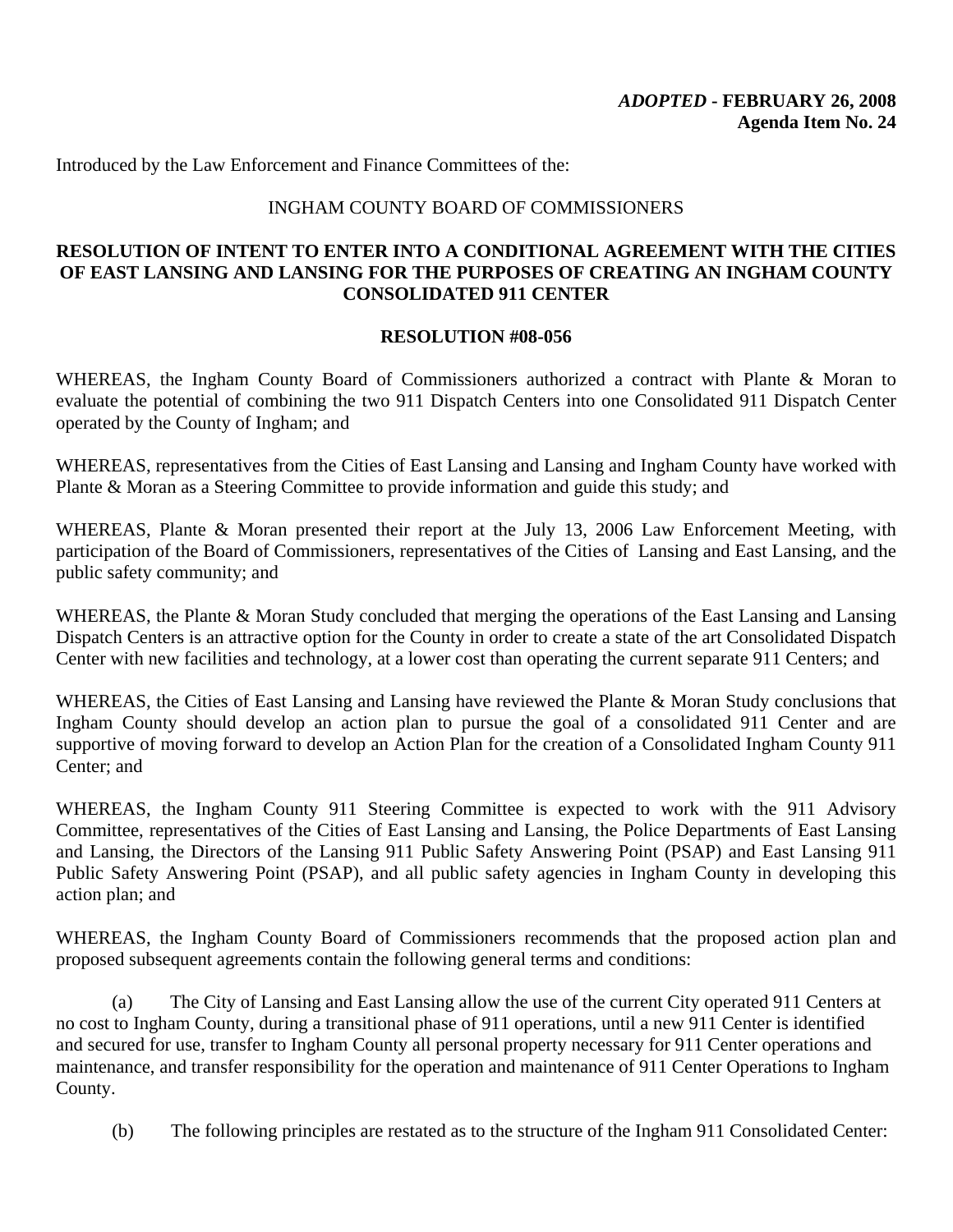# *ADOPTED* **- FEBRUARY 26, 2008 Agenda Item No. 24**

### **RESOLUTION #08-056**

General Principles of Consolidation

- Demonstrated efficiencies:
- Operational control entity representative of users:
- County oversight because of primary funding source (countywide 911 millage and telephone surcharges);
- Legacy costs borne by respective cities.

Principles Related to Governance

- The governance structure needs to be independent of any one existing law enforcement or fire command structure;
- The operational governing board needs to have representation of user law enforcement and fire entities, and meet any legal requirements for access to LEIN;
- Such a board needs to be subject to the overall governance of the County Board of Commissioners, since the primary funding comes from the County.
- (c) Express the parties intent that the current two 911 Centers' employees would not be placed in any worse position regarding wages.
- (d) Express the parties' intent that the current two 911 Centers employees' benefit package be held harmless unless otherwise negotiated through collective bargaining.

THEREFORE BE IT RESOLVED, that the Ingham County Board of Commissioners expresses its intent to enter into a conditional agreement with the Cities of Lansing and East Lansing for the purposes of creating a Consolidated 911 Center operation, as outlined above, once an Action Plan has been developed and approved by the affected parties.

BE IT FURTHER RESOLVED, that the Controller shall be authorized to negotiate an agreement with representatives of the City of Lansing and East Lansing, with the final agreement to be brought back to the Ingham County Board of Commissioners for approval.

BE IT FURTHER RESOLVED, that the County Attorney shall prepare a draft agreement for further consideration by this Board of Commissioners upon successful completion of the Action Plan and adoption by the affected parties as noted above.

BE IT FURTHER RESOLVED, that a copy of this resolution be submitted to the Lansing City Council, Lansing Mayor, and East Lansing City Council.

**LAW ENFORCEMENT: Yeas:** Holman, Copedge, Celentino, De Leon, Tennis, Schafer  **Nays:** None **Absent:** None **Approved 2/14/08**

**FINANCE: Yeas:** Grebner, Hertel,Weatherwax-Grant, Dougan **Nays:** None **Absent:** Celentino, Schor **Approved 2/20/08**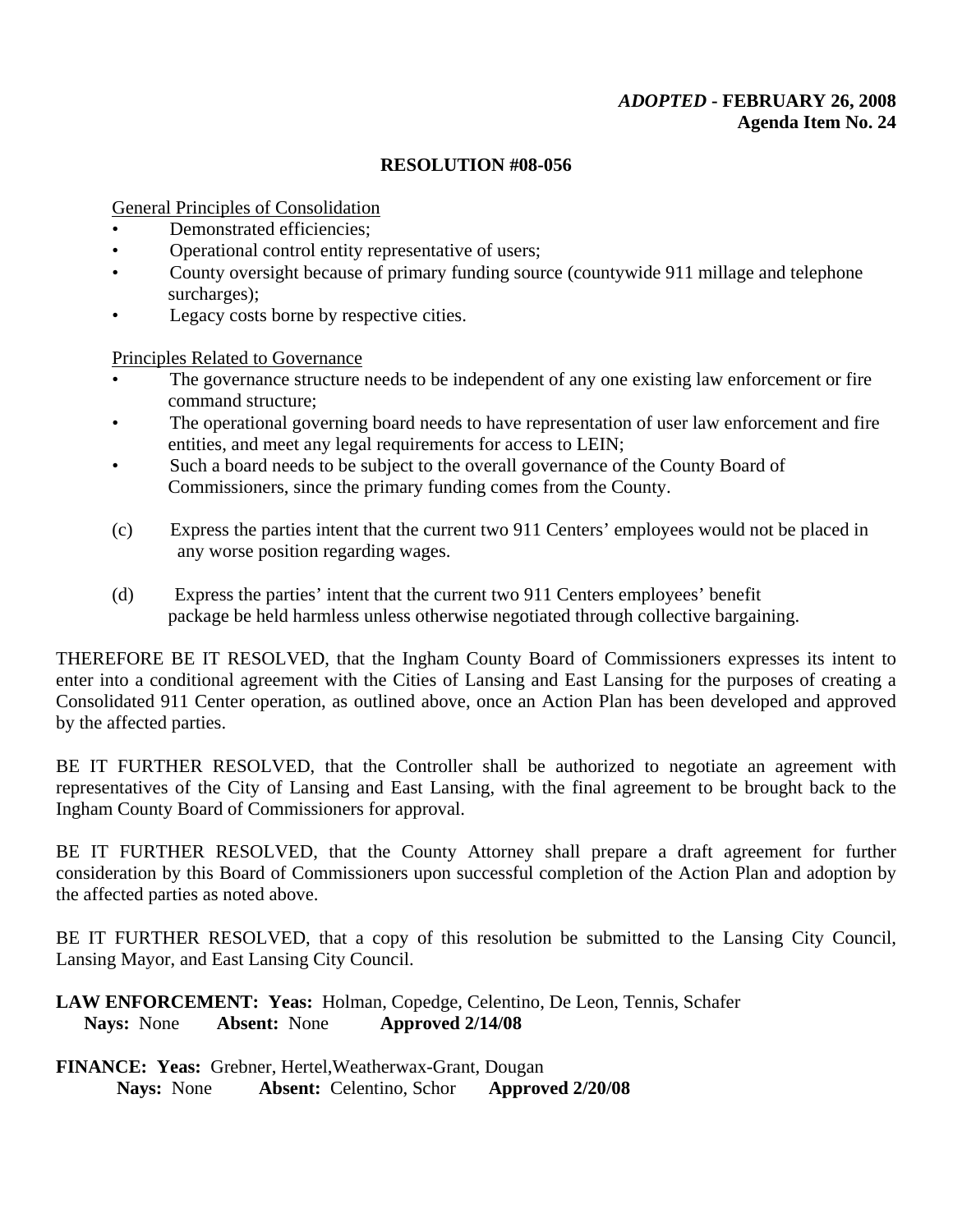# **Agenda Item 2b**

<span id="page-14-0"></span>

| To:   | Law Enforcement and Finance Committees  |
|-------|-----------------------------------------|
| From: | Bryce Alford, 911 Systems Administrator |
| RE:   | <b>Mobile Radios Donation</b>           |
| Date: | February 26, 2012                       |

This Resolution is to authorize Ingham County to accept three Mobile Radios from John Truba, EMS Director at Hayes Green Beach Hospital in Charlotte, MI.

They do not use these radios any longer and would like to donate them to Ingham County to use on the Ingham County Public Safety Radio System.

They are M-7100 UHF EDACS Trunking Radios, remote mount with cables. Serial numbers are:

9817577 9817575 9817562

I recommend that you accept these radios and approve this resolution.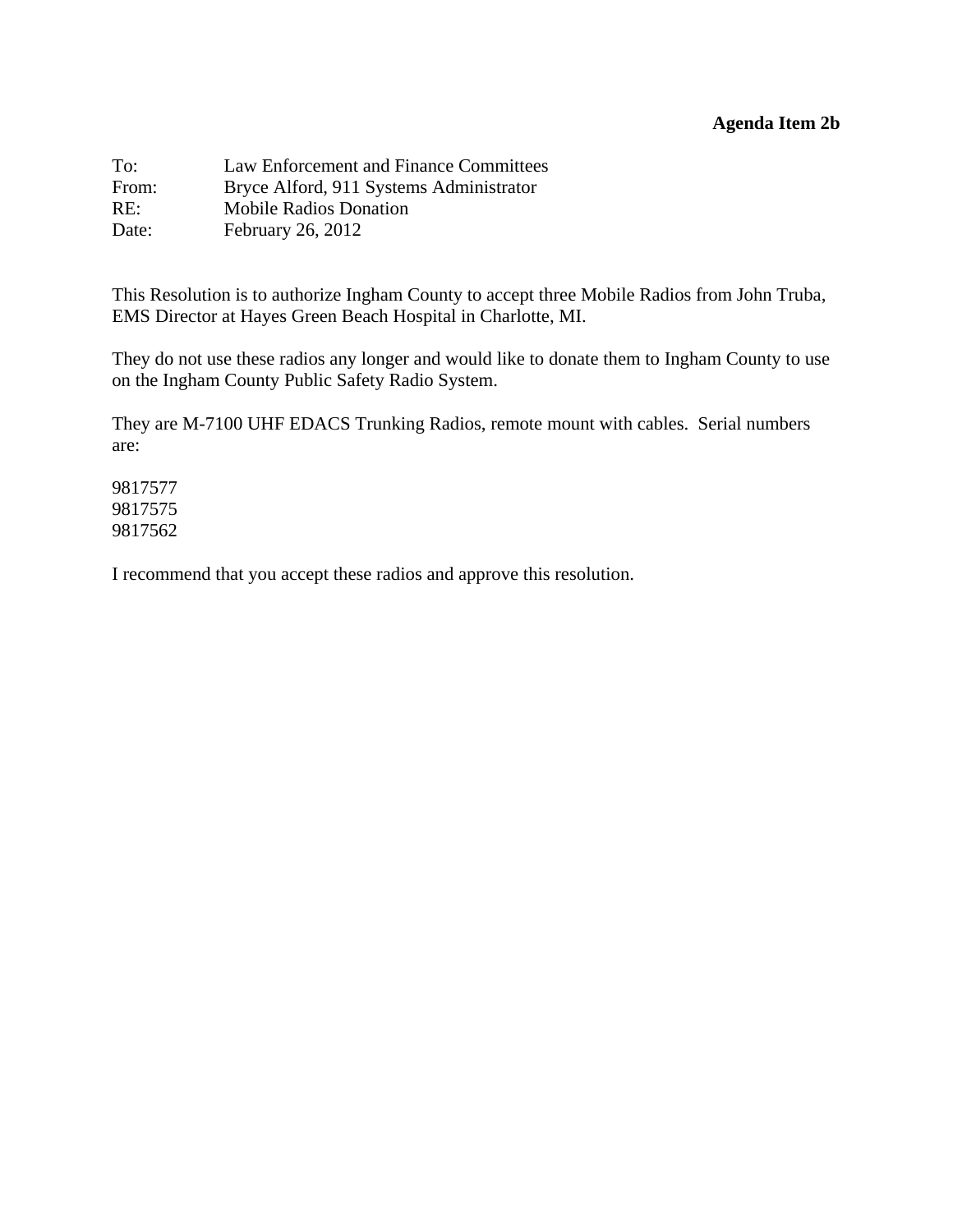# INGHAM COUNTY BOARD OF COMMISSIONERS

# **RESOLUTION TO AUTHORIZE INGHAM COUNTY TO ACCEPT THE DONATION OF THREE MOBILE RADIOS FROM HAYES GREEN BEACH HOSPITAL**

 WHEREAS, the Ingham County Board of Commissioners operates the Ingham County Public Safety Radio Communications System; and

WHEREAS, Hayes Green Beach Hospital in Charlotte, Michigan has three radios that they no longer use and they would like to donate them to the Ingham County Public Safety Radio Communications System; and

WHEREAS, these radios would be placed in the Ingham County Public Safety Radio Communications System spare radio inventory.

THEREFORE BE IT RESOLVED, that the Ingham County Board of Commissioners authorizes the acceptance of three M-7100 UHF EDACS Trunking Radios, remote mount with cables to be placed in the Ingham County Public Safety Radio Communications System spare radio inventory, Serial numbers as follows:

9817577 9817575 9817562

BE IT FURTHER RESOLVED, that the Ingham County Board of Commissioners expresses their appreciation to Hayes Green Beach Hospital for their donation of these radios for the Ingham County Public Safety Radio Communications System spare radio inventory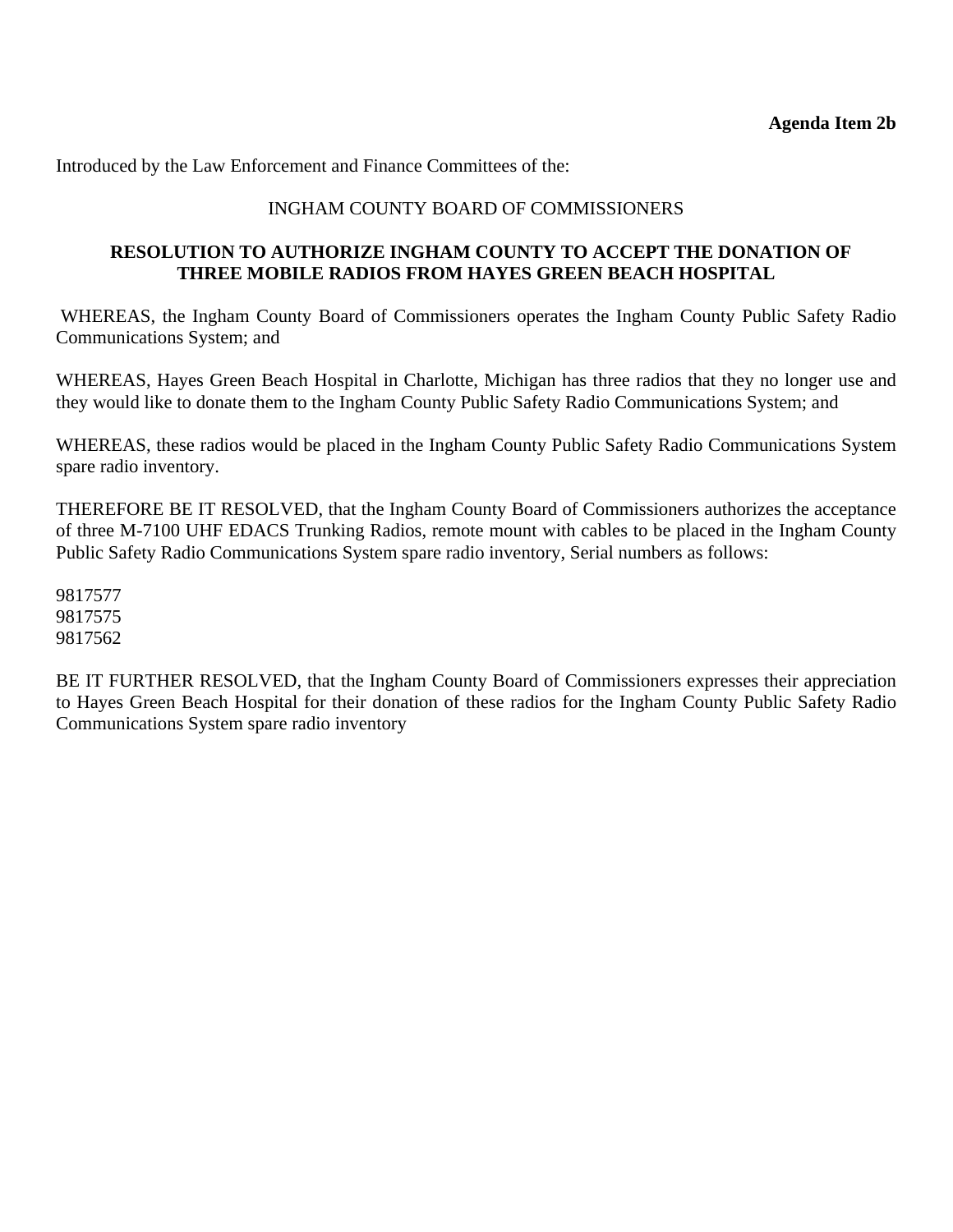<span id="page-16-0"></span>To: Ingham County Board of Commissioners From: Bryce C. Alford, 911 Radio Systems Administrator Re: Purchase of Radios through a Grant Date: March 1, 2012

Ingham County previously approved the purchase of ten Motorola XTL5000 radios to enhance our interoperability between the Ingham County UHF EDACS radio system, Ingham County Central Dispatch and the MPSCS radio system. This would be done through a PSIC (Public Safety Interoperable Communications) Grant received by the City of Lansing.

Six of the ten radios are to replace existing Motorola Astro MPSCS interoperability patch radios which are obsolete due to their age and they are no longer supported by Motorola for repair and parts. These radios are approximately 14 years old.

Four additional radios are to be installed at our new consolidated Ingham County Central Dispatch for the purpose of providing interoperability with the Michigan State Police and the Public Safety Agencies within the neighboring Counties of Shiawassee, Livingston and Washtenaw (which are all on the MPSCS).

This PSIC Grant requires a 20% match and Ingham County's portion was previously approved in the amount of \$9,150.00.

Additional grant funds are available to reprogram all of our Ingham County radios (about 2000 at a cost of \$58,000) to enable Ingham County radio's conventional wide band channels to communicate with Eaton County narrow banded channels. All channels must be narrow banded to meet FCC standards by January 1, 2013.

While the Eaton County Police and Fire channels are being narrow banded, we will also complete some other modifications and updates to our talk groups and channels. This includes adding all backup channels, all school channels and renaming the UCALL and UTAC's to the nationwide interoperability naming scheme.

In addition, funds are available to purchase a narrow band radio (\$2,500) to replace an older radio at the Ingham County Sheriff's Office. The total in new project costs is \$60,500 requiring a 20% match (\$12,100) from 911 funds for the PSIC Grant funds in the amount \$48,400.

| 1 Narrow band radio                   | \$2,500  |
|---------------------------------------|----------|
| Reprogramming of 2000 radios \$58,000 |          |
| Total new Costs                       | \$60,500 |

The amended budget for this Interoperability communications project is:

10 - Motorola XTL-5000 control station radios - state contract pricing of \$3,690 each (\$36,900) 10 - Control station Yagi antennas - \$125 each (\$1250) 1500 ft. - ½" heliax antenna cable (\$3,000) 40 - Connectors for ½" heliax cable (\$800) 10 - Lightning arresters (\$800) Installation of radios and antennas (\$3,000) 1 Narrow band radio (\$2,500) Reprogramming of 2000 radios (\$58,000)

Total project cost: \$106,250

I recommend your approval of the attached resolution.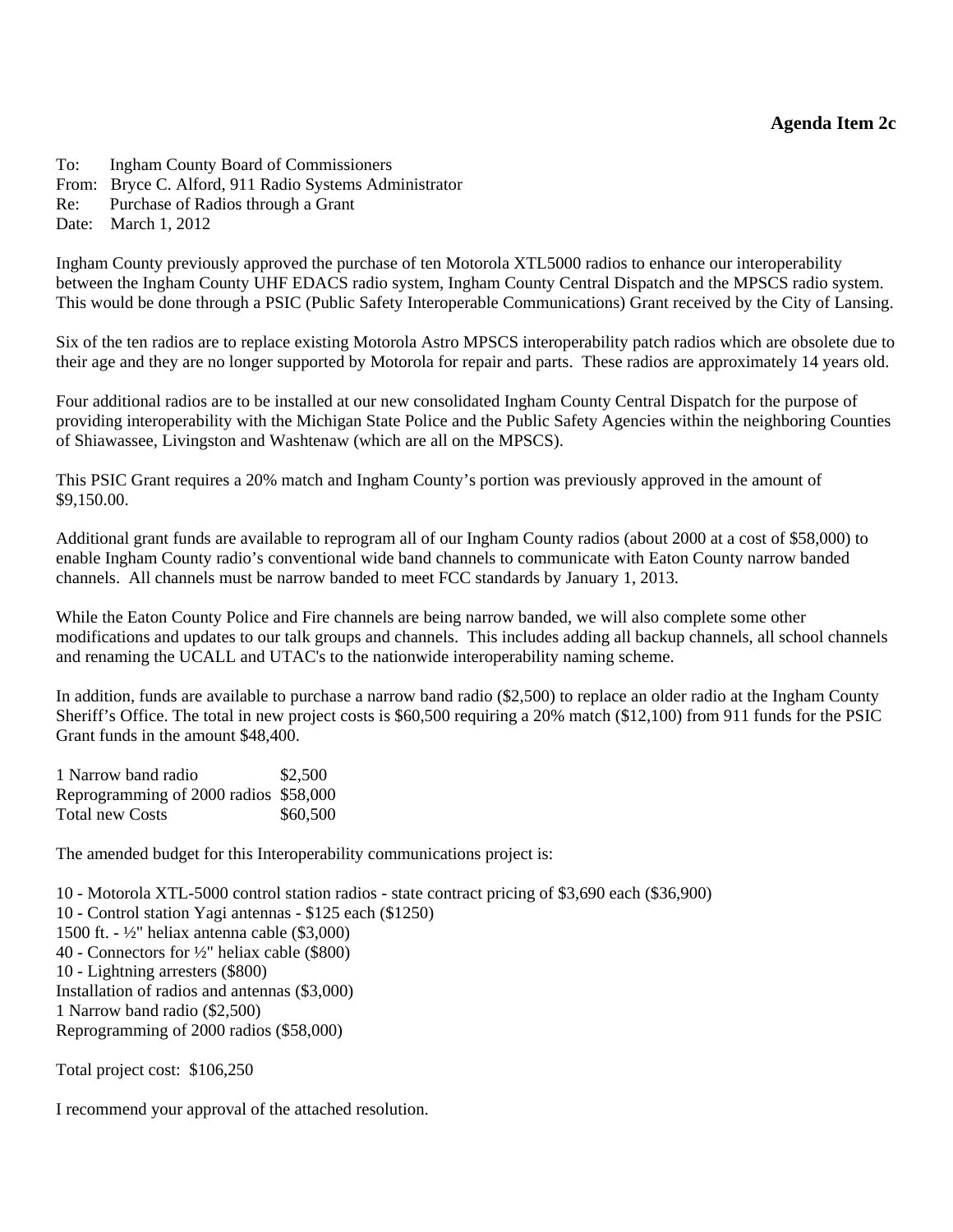# INGHAM COUNTY BOARD OF COMMISSIONERS **RESOLUTION AUTHORIZING AN AMENDMENT TO THE CONTRACT WITH THE CITY OF LANSING FOR THE PUBLIC SAFETY INTEROPERABLE COMMUNICATION (PSIC) GRANT PROGRAM TO ENHANCE THE INGHAM COUNTY PUBLIC SAFETY RADIO COMMUNICATIONS SYSTEM**

WHEREAS, the Ingham County Board of Commissioners operates the Ingham County Public Safety Radio Communications System; and

WHEREAS, the Ingham County Board of Commissioners previously approved through Resolution #11-126 to enter into a contract with the City of Lansing for the Public Safety Interoperability Communication (PSIC) Grant Program for a total project cost of \$ 45,750 of which \$ 36,600 is grant funds and \$ 9,150 is local match for the purchase and installation of the necessary radios and related equipment for the Public Safety Wireless Voice Communication System to enhance our interoperability between the Ingham County Public Safety Radio Communications System, Ingham County Central Dispatch and the Michigan Public Safety Communication System (MPSCS) radio system; and

WHEREAS, additional PSIC grant funds are available to reprogram all the Radios on the Ingham County Public Safety Wireless Voice Communication System and to purchase a narrow band radio; and

WHEREAS, this grant will fund eighty per cent (\$48,400) of the total costs (\$60,500) to enhance our interoperability between the Ingham County Public Safety Radio Communications System, Ingham County Central Dispatch and the Eaton County Public Safety Agencies radio system; and

WHEREAS, the 911 Advisory Board is recommending that the Ingham County Board of Commissioners fund this additional twenty percent grant match request (\$12,100) from the 911 Emergency Telephone Dispatch Services - Ingham County Public Safety Radio Communications System Project Budget.

THEREFORE BE IT RESOLVED, that the Ingham County Board of Commissioners authorizes amending the contract with the City of Lansing for the Public Safety Interoperability Communication (PSIC) Grant Program for a new total project cost of \$106,250 of which \$85,000 is grant funds and \$21,250 is local match the project for the purchase and installation of one additional narrow band radio and to reprogram all of the radios of the Public Safety Wireless Voice Communication System for the time period of January 1, 2007 to June 30, 2012.

BE IT FURTHER RESOLVED, that the following amended budget and purchase orders are authorized as part of this communications project:

- 10 Motorola XTL-5000 control station radios state contract pricing of \$3,690 each (\$36,900)
- 10 Control station Yagi antennas \$125 each (\$1250)
- 1500 ft. ½" heliax antenna cable (\$3,000)
- 40 Connectors for ½" heliax cable (\$800)
- 10 Lightning arresters (\$800)